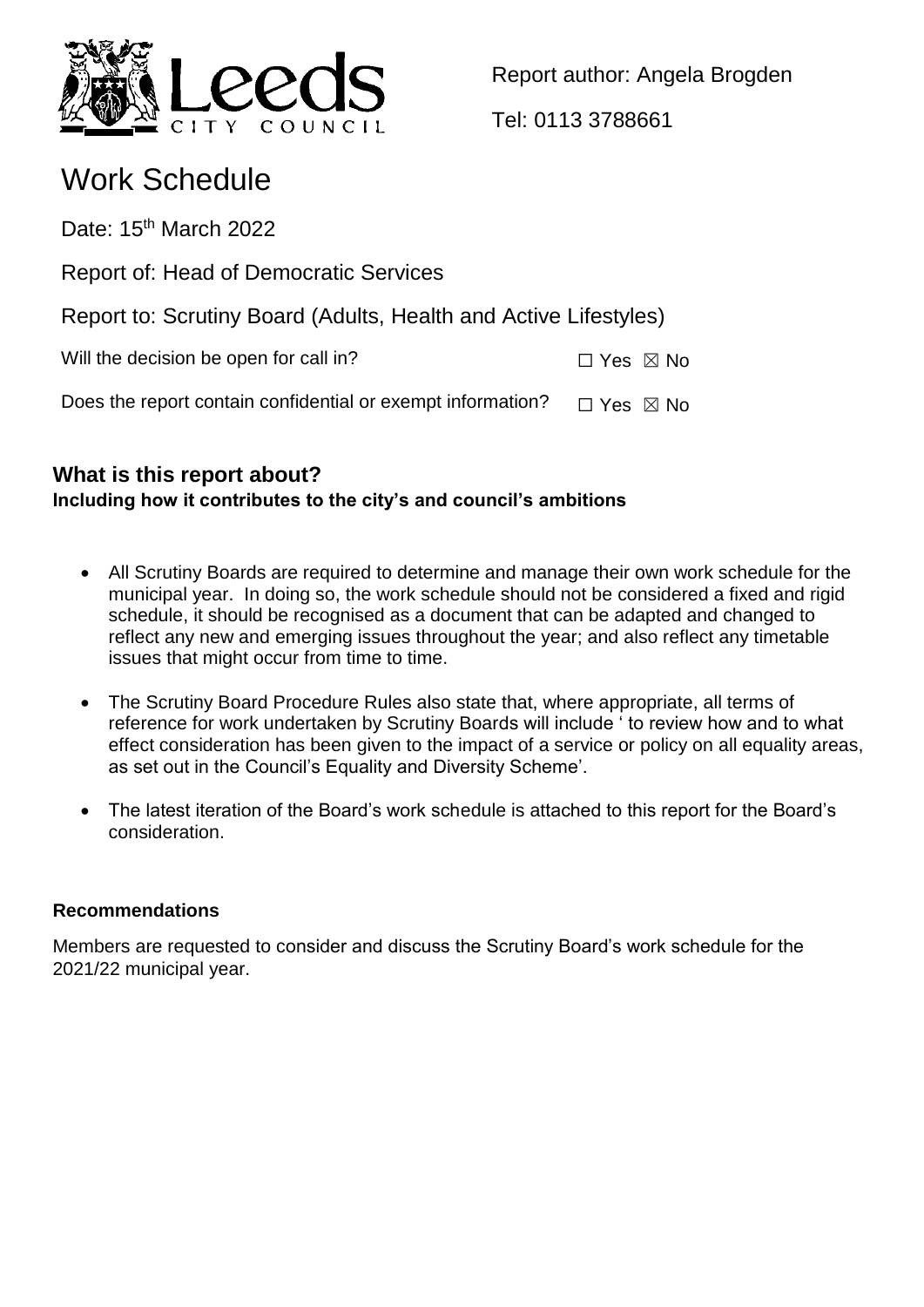#### **Why is the proposal being put forward?**

- 1. All Scrutiny Boards are required to determine and manage their own work schedule for the municipal year and therefore the latest iteration of the Board's work schedule for the remainder of the municipal year is attached as Appendix 1 for Members' consideration.
- 2. The latest Executive Board minutes from the meeting held on  $9<sup>th</sup>$  February 2022 are also attached as Appendix 2. The Scrutiny Board is asked to consider and note the Executive Board minutes, insofar as they relate to the remit of the Scrutiny Board; and consider any matter where specific scrutiny activity may also be warranted.

#### Developing the work schedule

- 3. When considering any developments and/or modifications to the work schedule, effort should be undertaken to:
	- Avoid unnecessary duplication by having a full appreciation of any existing forums already having oversight of, or monitoring a particular issue.
	- Ensure any Scrutiny undertaken has clarity and focus of purpose and will add value and can be delivered within an agreed time frame.
	- Avoid pure "information items" except where that information is being received as part of a policy/scrutiny review.
	- Seek advice about available resources and relevant timings, taking into consideration the workload across the Scrutiny Boards and the type of Scrutiny taking place.
	- Build in sufficient flexibility to enable the consideration of urgent matters that may arise during the year.
- 4. In addition, in order to deliver the work schedule, the Board may need to take a flexible approach and undertake activities outside the formal schedule of meetings – such as working groups and site visits, where necessary and appropriate. This flexible approach may also require additional formal meetings of the Scrutiny Board.

#### Developments since the previous Scrutiny Board meeting

### *Leeds Safeguarding Adults Board Progress Report*

5. At the request of the Chair and in keeping with previous years, an item was added to the March meeting agenda in relation to receiving a progress report from the Leeds Safeguarding Adults Board.

### **What impact will this proposal have?**

| Wards affected: All               |       |     |
|-----------------------------------|-------|-----|
| Have ward members been consulted? | □ Yes | ⊃No |

6. All Scrutiny Boards are required to determine and manage their own work schedule for the municipal year.

### **What consultation and engagement has taken place?**

7. The Vision for Scrutiny also states that Scrutiny Boards should seek the advice of the Scrutiny officer, the relevant Director and Executive Member about available resources prior to agreeing items of work.